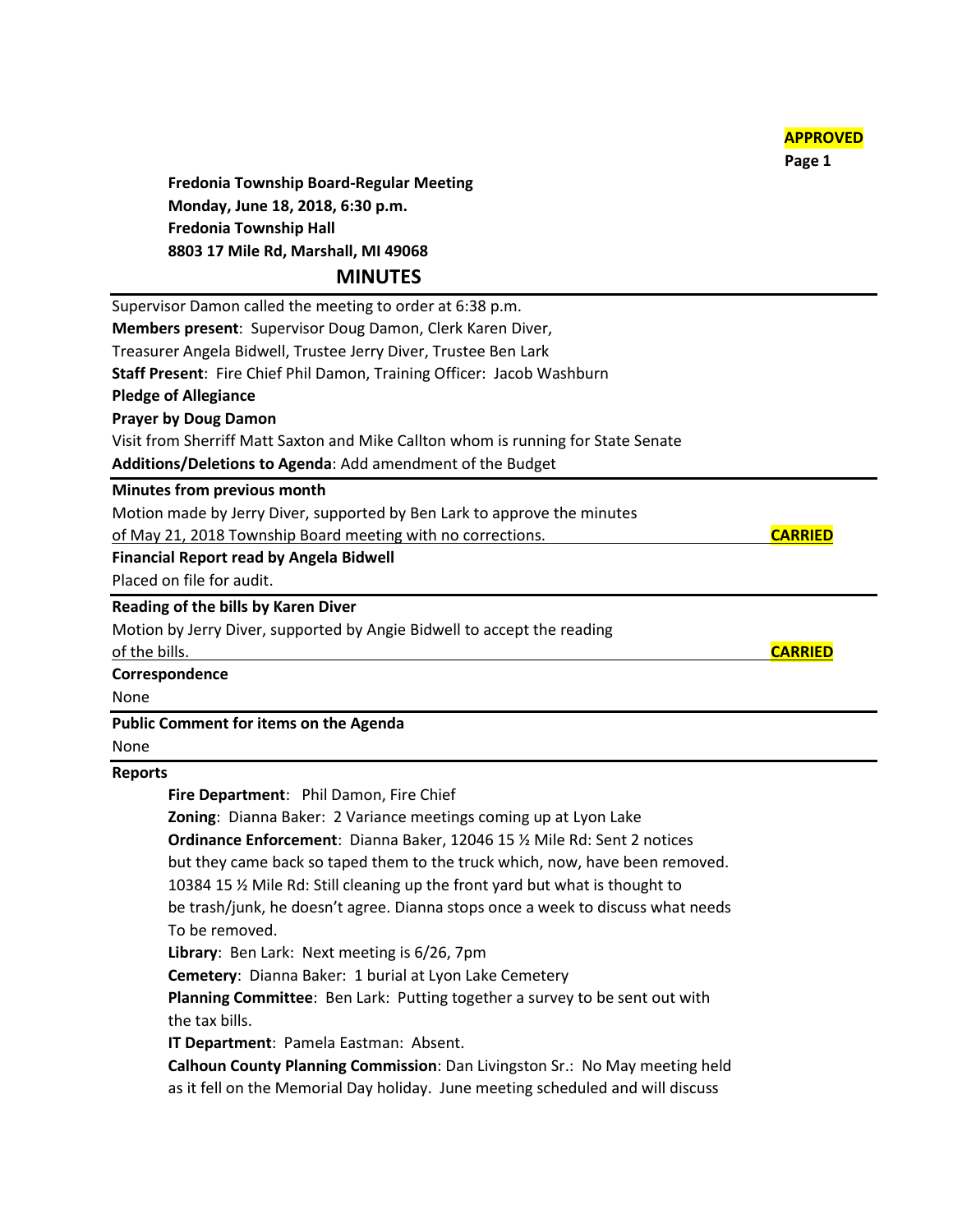| Fredonia Township Board Meeting, Monday, June 18, 2018                                                      | <b>APPROVED</b><br>Page 2 |
|-------------------------------------------------------------------------------------------------------------|---------------------------|
| Solar Farm rules.                                                                                           |                           |
| Road Committee: Dan Livingston Jr absent. Doug Damon stated Fred Oaks                                       |                           |
| has been let go. Calhoun County Commissioners had no idea he was being                                      |                           |
| let go. They would have liked to replace the director and let that person                                   |                           |
| deal with any personnel issues.                                                                             | Old                       |
| <b>Business</b>                                                                                             |                           |
| *Zoning/Code Enforcement position: Interviews have been conducted. After discussion,                        |                           |
| Jerry Diver made a motion with support from Ben Lark to hire Clyde Lampkin II to fill the                   |                           |
| position effective July 1, 2018.                                                                            | <b>CARRIED</b>            |
| <b>New Business</b>                                                                                         |                           |
| *Jerry Diver made a motion and was supported by Karen Diver to move \$14,500.00 for                         |                           |
| Insurance that was originally taken out of the General and should have been taken from                      |                           |
| the Fire budget back to the General.                                                                        | <b>CARRIED</b>            |
| *Karen Diver made a motion to do a resolution. Be it Resolved that \$4,900.00 from                          |                           |
| Election and \$3,100.00 from Inspection for a total of \$8,000.00 be dispersed as follows:                  |                           |
| \$425.80 to Treasurer, \$2,779.74 to General Activity, \$1,130.58 to Planning, \$27.45 to                   |                           |
| Zoning, and \$3,636.43 to Code Enforcement for a total of \$8,000.00 to balance the budget.                 |                           |
| This motion has been supported by Angela Bidwell. Also, a roll call vote was done: Jerry Diver: YES, Angela |                           |
| Bidwell: YES, Doug Damon: YES, Karen Diver: YES, Ben Lark: YES.<br><b>ADOPTED/CARRIED</b>                   |                           |
| *Carl Damon, Fire Dept, proposed that after the \$14,500.00 is moved out of the Fire Dept                   |                           |
| budget they still have enough that they could but 4 sets of turn out gear (4 coats & 4 pants)               |                           |
| with the Board's approval. The total would be approximately \$13,500.00. Karen Diver                        |                           |
| made a motion and supported by Ben Lark to allow the Fire Dept to purchase said turn out gear               |                           |
| from the Fire Dept budget.                                                                                  | <b>CARRIED</b>            |
| Jerry Diver had discussion as to who would get the turn out gear.                                           |                           |
| Carl stated that the criteria will be if anyone's is damaged, it will be replaced and also priority given   |                           |
| to those most likely performing interior firefighting duties.                                               |                           |
| <b>Public Comment:</b>                                                                                      |                           |
| Dan Livingston Sr inquired on the progress of the sewer contract so the money                               |                           |
| could be dispersed to the Lyon Lake residents. Doug stated that he will talk to Attorney                    |                           |
| MacFarlane about it. Also, Dan wanted to know if all the meetings are being posted on the                   |                           |
| website. They are as long as they are given to either Karen Diver or Pam Eastman.                           |                           |
| Cindy Thomas wanted to know who the 2 variance meetings were on Lyon Lake. Jerry                            |                           |

stated that they were for decks going on Stan Herrera and Cori Randall's homes.

\_\_\_\_\_\_\_\_\_\_\_\_\_\_\_\_\_\_\_\_\_\_\_\_\_\_\_\_\_\_\_\_\_\_\_\_\_\_\_\_\_\_\_\_\_\_\_\_\_\_\_\_\_\_\_\_\_\_\_\_\_\_\_\_\_\_\_\_\_\_\_\_\_\_\_\_\_\_\_\_\_\_\_\_\_

\_\_\_\_\_\_\_\_\_\_\_\_\_\_\_\_\_\_\_\_\_\_\_\_\_\_\_\_\_\_\_\_\_\_\_\_\_\_\_\_\_\_\_\_\_\_\_\_\_\_\_\_\_\_\_\_\_\_\_\_\_\_\_\_\_\_\_\_\_\_\_\_\_\_\_\_\_\_\_\_\_\_\_\_\_

## **Trustee Comment:**

None

Supervisor Doug Damon adjourned the meeting at 8:05pm.